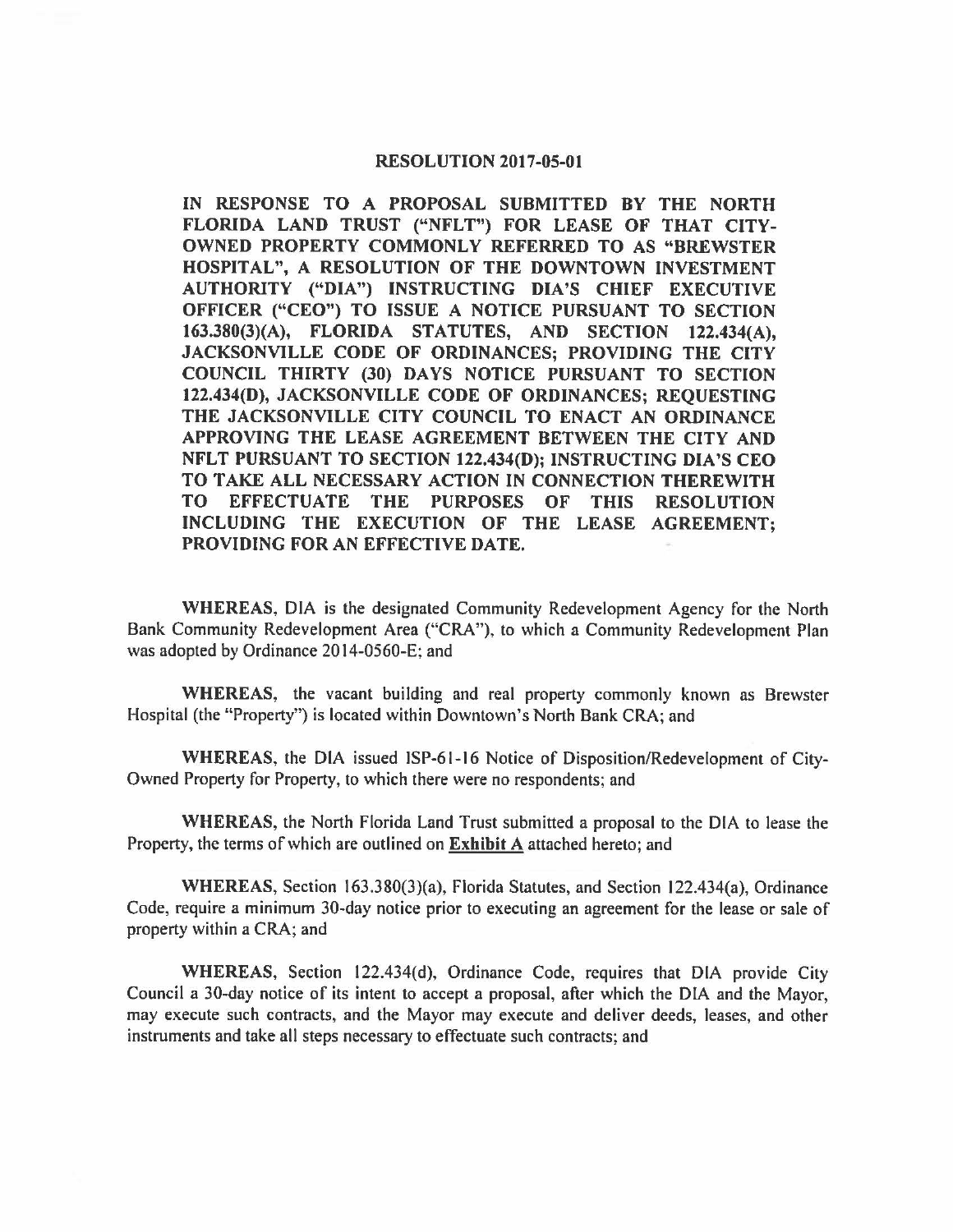RESOLUTION 2017-05-0 I PAGE 2 OF 3

WHEREAS, Section 122.434(d), Ordinance Code, requires Council approval of the agreement if the sales price of the property to be disposed of is greater than \$25,000; **NOW THEREFORE** 

**BE IT RESOLVED,** by the Downtown Investment Authority:

**Section 1.** The DIA finds that the recitals set forth above are true and correct and are incorporated herein by this reference.

**Section 2.** The DIA instructs its CEO to issue the required notice pursuant to Section I 63.380(3)(a), Florida Statutes, and Section I 22.434(a), Ordinance Code.

**Section 3.** The DIA instructs its CEO to provide City Council with the required notice pursuant to Section 122.434(d), Ordinance Code, and file legislation requesting the City Council to approve the lease agreement between the City and the North Florida Land Trust for the Property subject to the terms outlined on **Exhibit A** attached hereto.

**Section 4.** The DIA instructs the Chief Executive Officer of the Downtown Investment Authority to take all necessary action to effectuate the purposes set forth in this Resolution, including, but not limited to, the execution of all contracts, lease agreements and other instruments.

**Section 5.**  of the DIA Board. This Resolution shall become effective on the date it is signed by the Chair

WITNESS:

**DOWNTOWN INVESTMENT AUTHORITY** 

aren Underw James  $B$ Chairman VOTE: In Favor: <u>7</u> Opposed: <u>0</u> Abstained: 0

 $17, 2017$ 

FORM APPROVAL:

Office of General Counsel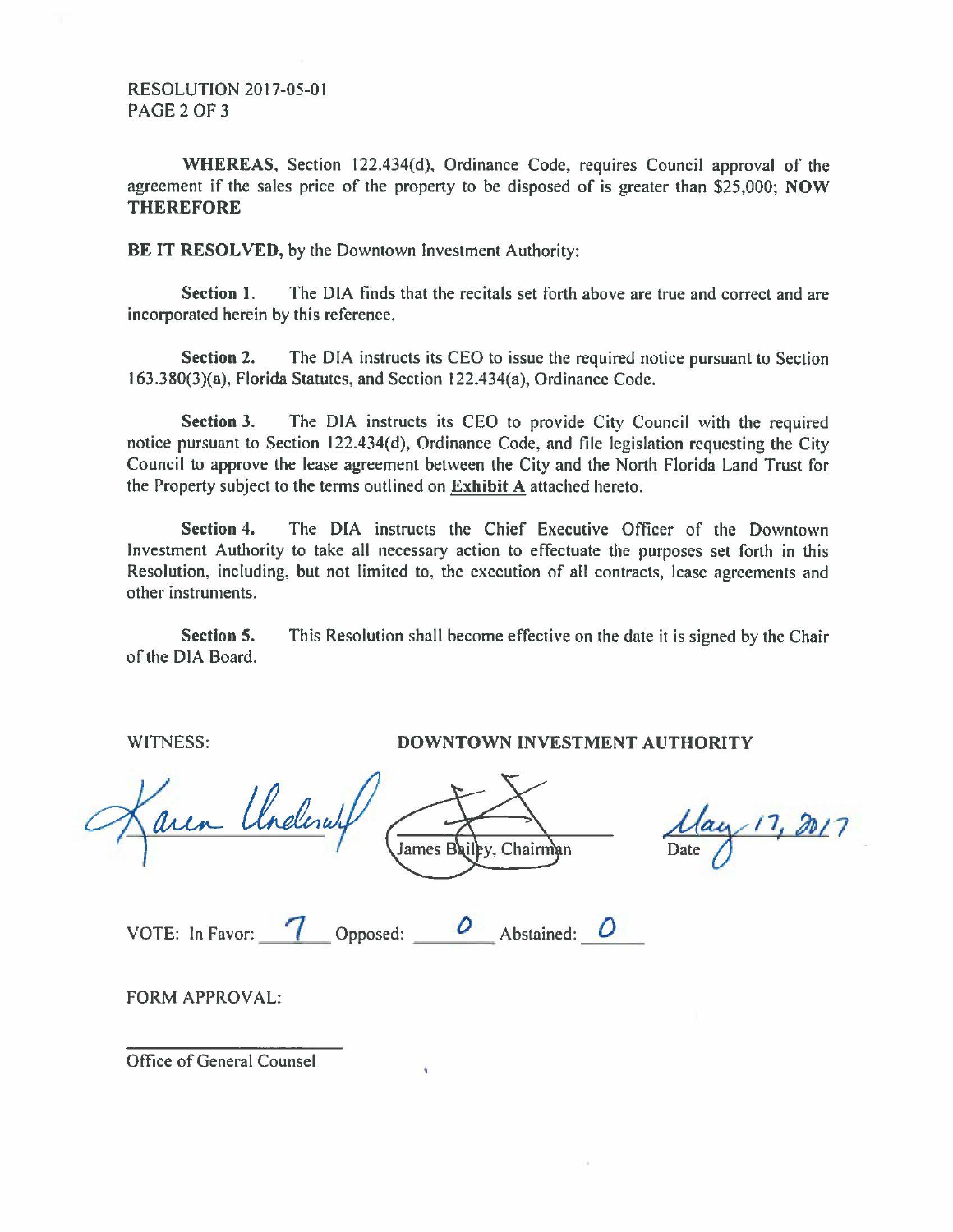

RESOLUTION 2017-05-01 EXHIBIT 'A'

May 4, 2017

Aundra Wallace, CEO Downtown Investment Authority City of Jacksonville 117 W Duval St Jacksonville, FL 32202

Re: Unsolicited Proposal – Brewster Hospital

Dear Mr. Wallace:

The North Florida Land Trust, a not-for-profit Jacksonville based entity, is pleased to present an unsolicited proposal for the purposes of leasing the City-owned property at 915 West Monroe Street known as the Brewster Hospital site. As you may know, the Land Trust has as part of its mission the preservation of historic resources of North Florida. Clearly, the preservation of Brewster Hospital is within our mission. While we would much prefer to purchase the property, but we understand the City would rather lease and are offering to do so at this time.

AND WORKING LANDS OF NORTH FLORIDA.

### Situation:

The City owns the former Brewster Hospital at the corner of Monroe and Davis streets in La Villa as well as several adjacent parcels within the block. Our understanding is that the building contains 5,688 square feet of rentable space.

The City has kept the historic brick and frame building in good shape with exterior wood rot remediation having been the most recent repair. Nonetheless, the building still lacks certain improvements such as an elevator or secure parking that would be required for office occupancy.

In addition to attracting a rent-paying tenant, the City would like to be able to display and make available to the public certain artifacts depicting the Hospital's history. After discussions with the staff, we have concluded the following:

### Objectives:

**City** 

- preserve the historic building and showcase its history
- improve the building and site to accommodate a rent paying commercial tenant using the tenant's money where possible
- generate cash from rent to support its downtown development mission
- not be involved in day to day property management or the costs associated therewith

Land Trust

• Occupy an historic building and use its occupancy to enhance the surrounding neighborhood as an urban extension of its land trust brand

# PROTECTING LAND, PRESERVING OUR FUTURE

A COPY OF THE OFFICIAL REGISTRATION AND FINANCIAL INFORMATION MAY BE OBTAINED FROM THE DIVISION OF CONSUMER SERVICES BY CALLING TOLL-FREE (800-435-7352)<br>WITHIN THE STATE. REGISTRATION DOES NOT IMPLY ENDORSEMENT, APPROVAL,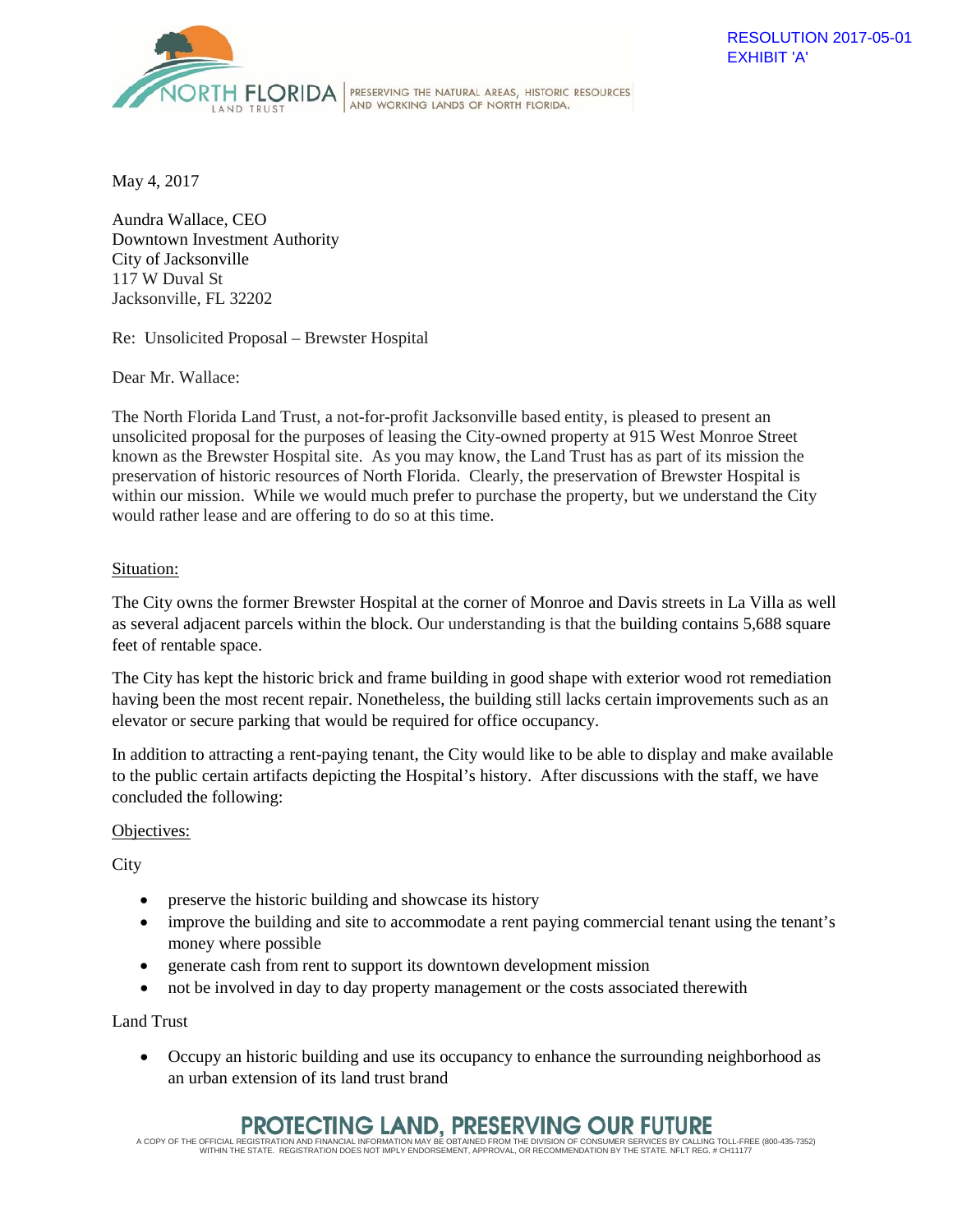- Accommodate its growing office requirements while keeping its identity
- Pay less than class A market rates in keeping with its non-profit mission
- Ultimately own the building if possible

## Funding of necessary improvements:

- The tenant will fund, and undertake with the City's approval, an initial capital improvement program to bring the property up to commercial standards including the installation of:
	- o an elevator and any other handicap requirements;
	- o an off-street parking lot;
	- o fencing, lighting, and other necessary security features to protect the parking lot
	- o a kitchen and small eating area for employees
	- o improvements recommended by the contractor

## Lease Structure:

The rent for the property will be consistent with Class B office space in a downtown fringe location.

- The North Florida Land Trust proposes to lease the space for a five-year period beginning on the date of occupancy with two options to renew for five additional years each or purchase the property if both parties agree. Neither the City nor the Land Trust pays taxes and the City selfinsures the building; therefore, the Land Trust will only need to pay tenant insurance. The Land Trust will manage the building and directly pay operating expenses and minor maintenance including utilities, janitorial, systems inspections, pest control, site and landscape maintenance, and security.
- The Land Trust therefore proposes a Net Lease, as defined above, at the rate of \$12.50 per square foot.
- The City, as owner, is responsible for building and site capital improvements and replacements. Because of the historic nature of the building and its importance to the community, this would include painting, brick repointing, wood rot replacement, roof repair and all other work required to keep the building water tight and in good exterior repair
- Additionally, the Land Trust estimates that it will need \$250,000 to bring the building up to commercial standards and maintain the historic integrity of the building. As a result, the Land Trust proposes to offset that expense with free rent until the principle and accrued interest (at a market amortization rate) has been retired.
- As an acknowledgment of and the City's historic interest, the Land Trust will designate an area within the building's first floor to house an exhibit memorializing the history of Brewster Hospital. That area will be available to the Brewster and Community Nurses Association for meetings and events.